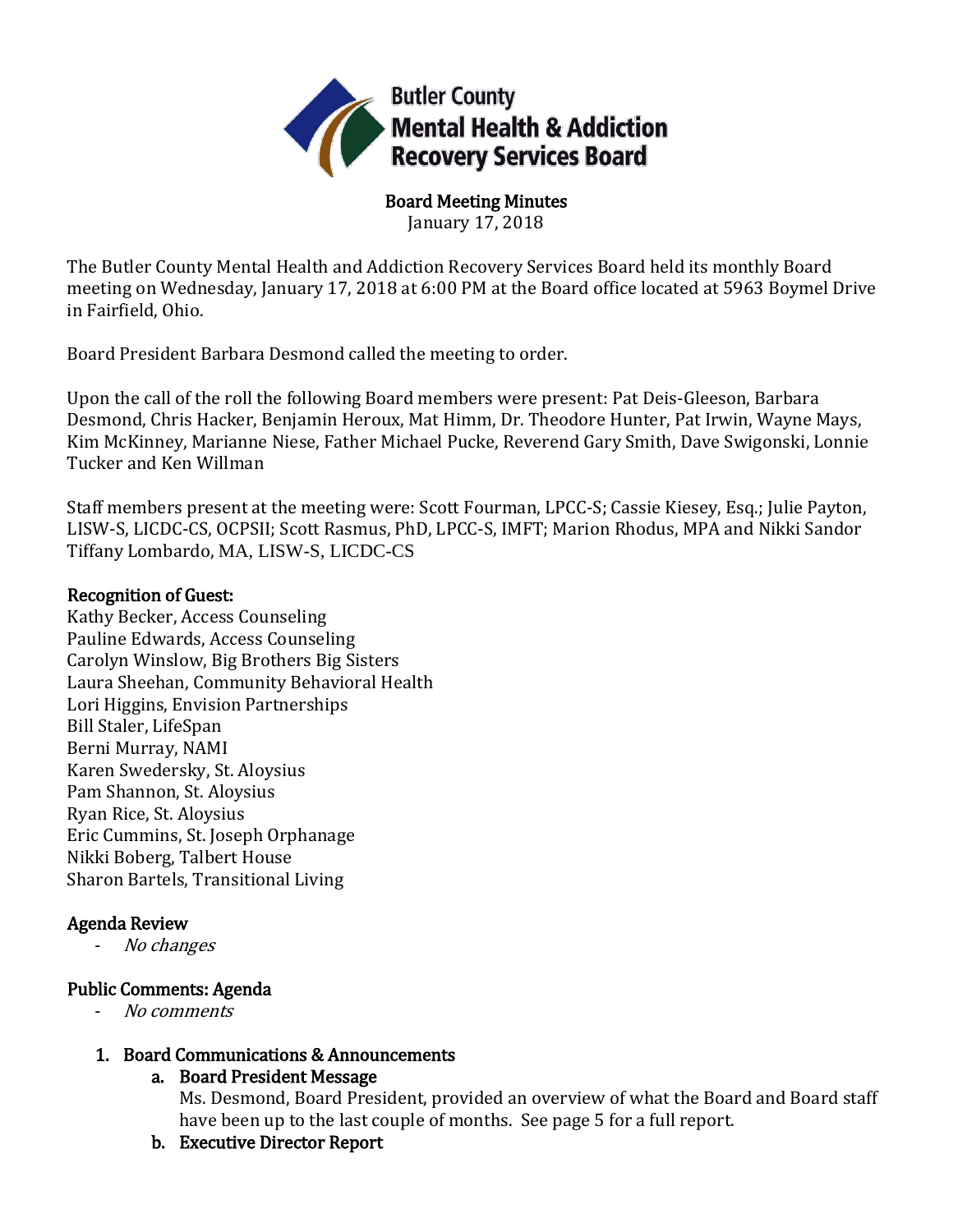- i. BH Redesign Update
- ii. Board Training
- iii. Records Disposal: Disposal of content in the Middletown storage unit
- iv. Multi-Lingual Survey
- v. Budget Amendments
- vi. 120 Day Memo Meeting February 22nd at 2:00 PM
- vii. Opioids Crisis Stuffing Ohio's Foster System Pulse Journal
- viii. Year in Review: About-face on levy for addiction services Pulse Journal
- ix. Effect of a Single Dose of Oral Opioid and Nonopiod Analgesics on Acute Extremity Pain in the Emergency Department JAMA

# 2. Consent Agenda

- a. November Board Meeting Minutes
- b. November Executive Committee Meeting Minutes
- c. November Board Member Evaluations

Ms. Deis-Gleeson motioned to approve the items in the consent agenda. Mr. Mays seconded the motion. The vote carried the motion.

### 3. Review of Committee Meetings

### a. MH Committee

- i. November MH Minutes
- ii. Impact of County Prosecutor's Opinion on MH Levy
- iii. Access Counseling Budget Revision
- iv. Crisis Text Line Status
- v. Greater Miami Services Move from Fort Hamilton Hospital
- vi. Bi-Lingual Services Survey
- vii. Miscellaneous

# b. ARS Committee

- i. November ARS Committee Meeting Minutes
- ii. County Prosecutor's Opinion & MH Levy
- iii. Opiate Business Plan Update
- iv. 21st Century Cures Funding Adjustments and other Allocations
- v. ODH Grants Submission
- vi. Community Opiate Epidemic Response Awards
- vii. Miscellaneous

#### 4. New Business

#### a. October Financial Report

Mr. Rhodus provided an overview of the October financial reports. As of October the Board was 33% of the way through the fiscal year and 30% of Board dollars were spent with 38% of funds received.

Mr. Tucker motioned to approve the October Financial Reports. Mr. Tucker seconded the motion. The vote carried the motion.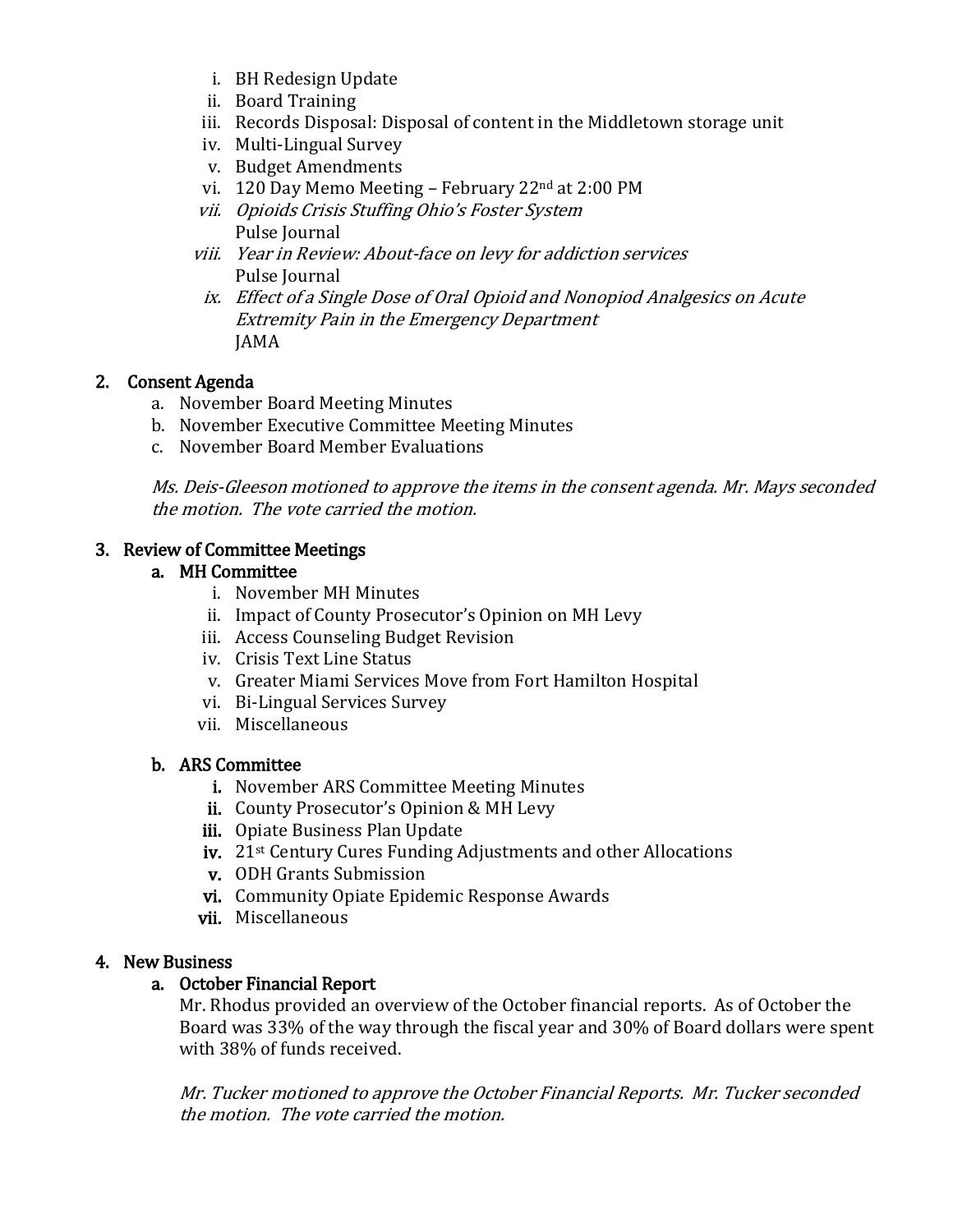### b. January Budget Revisions and Updated Yellow Sheets

In order to ensure that all 21st Century Cures funds are spent by April 30,2018 some funds need to be reorganized as well as additional budget revisions are needed.

Ms. Deis-Gleeson motioned to approve the Budget Revisions and the Changes in the Yellow Sheet in the amount of \$419,211. Mr. Tucker seconded the motion. The vote carried the motion.

#### c. Provider's 2017 Audits

Mr. Rhodus reviewed the provider audit reporting summary explaining why several providers have yet to turn in their audits.

Mr. Swigonski motioned to approve the Provider's 2017 Audits. Mr. Willman seconded the motion. The vote carried the motion.

# d. Quote for Shower Repairs at Fair Ave

Two quotes were submitted for shower repairs needed at the Board's Fair Avenue property. Kelley & Carpenter quoted \$35,800 and Progressive plumbing quoted \$39,850.

Mr. Tucker motioned to approve the shower repair quote from Kelley and Carpenter in the amount of \$35,800. Ms. Irwin seconded the motion. The vote carried the motion.

# e. Preferred Fire Protection Contract

A three-year contract in the amount of \$260 a year from Preferred Fire Protection is for the inspection of the wet and dry system, testing of alarms and draining low point and provide owner with written report.

Mr. Tucker motioned to approve the Preferred Fire Protection contract in the amount of \$260 a year for three years. Ms. Hacker seconded the motion. The vote carried the motion.

# f. 30 Day Bill Pay Policy

The 30 Day bill pay policy is to ensure that all bills are paid in a timely manner. The intention is to pay 90% of the accounts payable issues within 30 days after receiving the invoice and 100% within 60 days.

Mr. Himm motioned to approve the 30 Day Bill Pay Policy. Ms. Deis-Gleeson seconded the motion. The vote carried the motion.

#### g. Change in Personnel Forms Policy

The change in personnel forms policy is to give authorization to the Executive Director to make necessary changes to the forms without having to bring them to the Board for approval.

Mr. Tucker motioned to approve the Change in Personnel Forms Policy. Reverend Gary Smith seconded the motion. The vote carried the motion.

h. Strategic Plan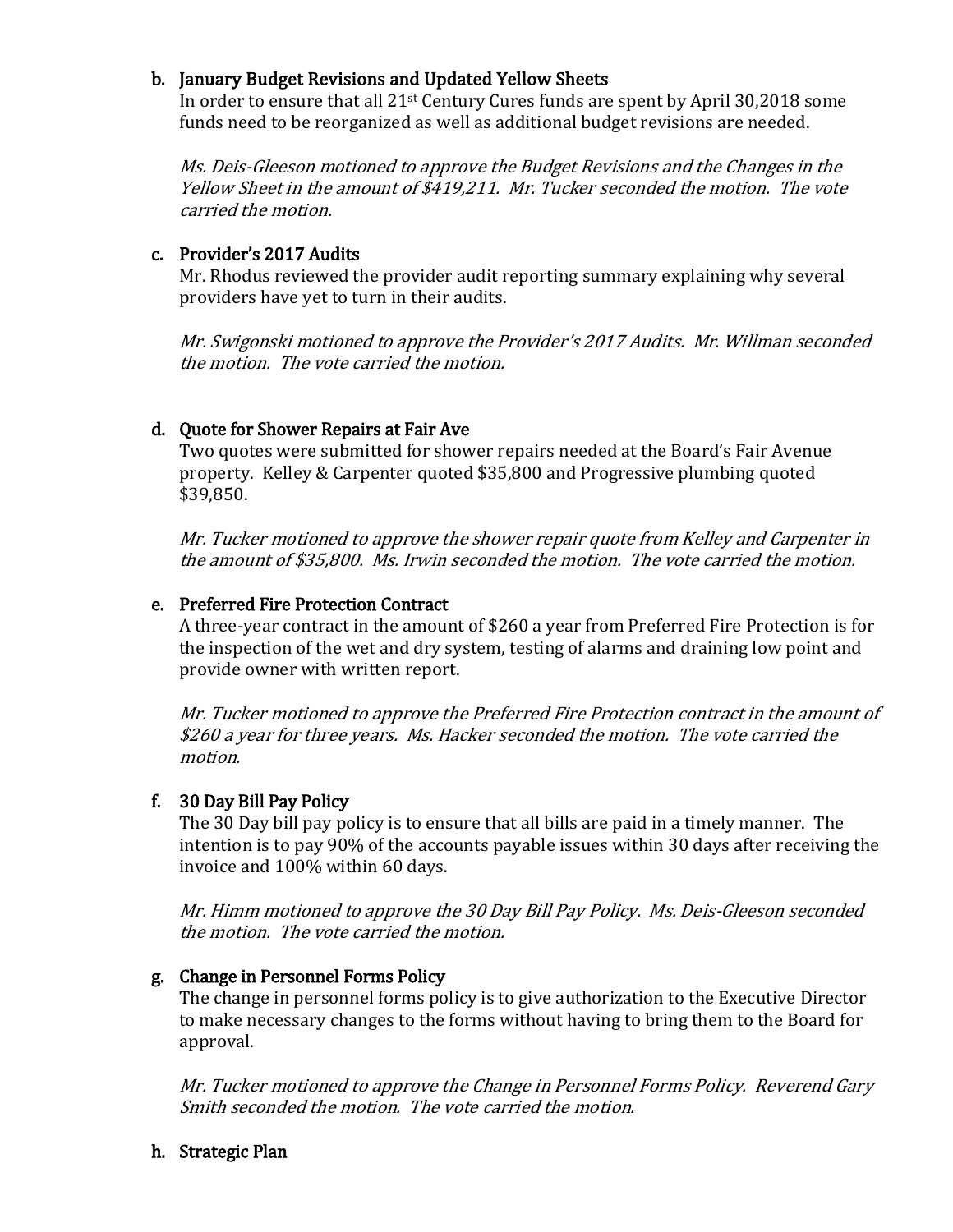The Strategic Plan is two years into its three-year plan. Currently 99.4% of our Strategic Plan objectives are either started or completed.

#### i. .7 mill Integrated MH and ARS Levy Resolution

The .7 mill levy is no longer necessary so the resolution needs to be rescinded.

Mr. Heroux motioned to approve the Rescinding of the .7 Mill Integrated Levy. Mr. Himm seconded the motion. The vote carried the motion.

### j. Health Officer Training

Health Officer Training was held at the Board office on January 5, 2018.

Ms. Hacker motioned to approve the list of Health Officers. Mr. Himm seconded the motion. The vote carried the motion.

### k. State Hospital Report

Mr. Fourman reviewed the November and December State Hospital report and pointed out that there were 6 civil beds and 9 forensic beds being used by Butler County residents in November and 5 civil beds and 9 forensic beds being used in December.

### l. January MH & ARS Committee Meeting Minutes

Mr. Mays motioned to approve the January MH and ARS Committee Meeting Minutes. Ms. Deis-Gleeson seconded the motion. The voted carried the motion.

#### m. Vouchers and Payments Made by Direct Deduction

Listed were all the voucher approvals and direct deductions for the month of November and December.

Mr. Tucker motioned to approve the November and December Vouchers and Payments Made by Direct Deduction. Mr. Willman seconded the motion. The vote carried the motion.

# 5. Guest/Board Comments

6. Adjournment